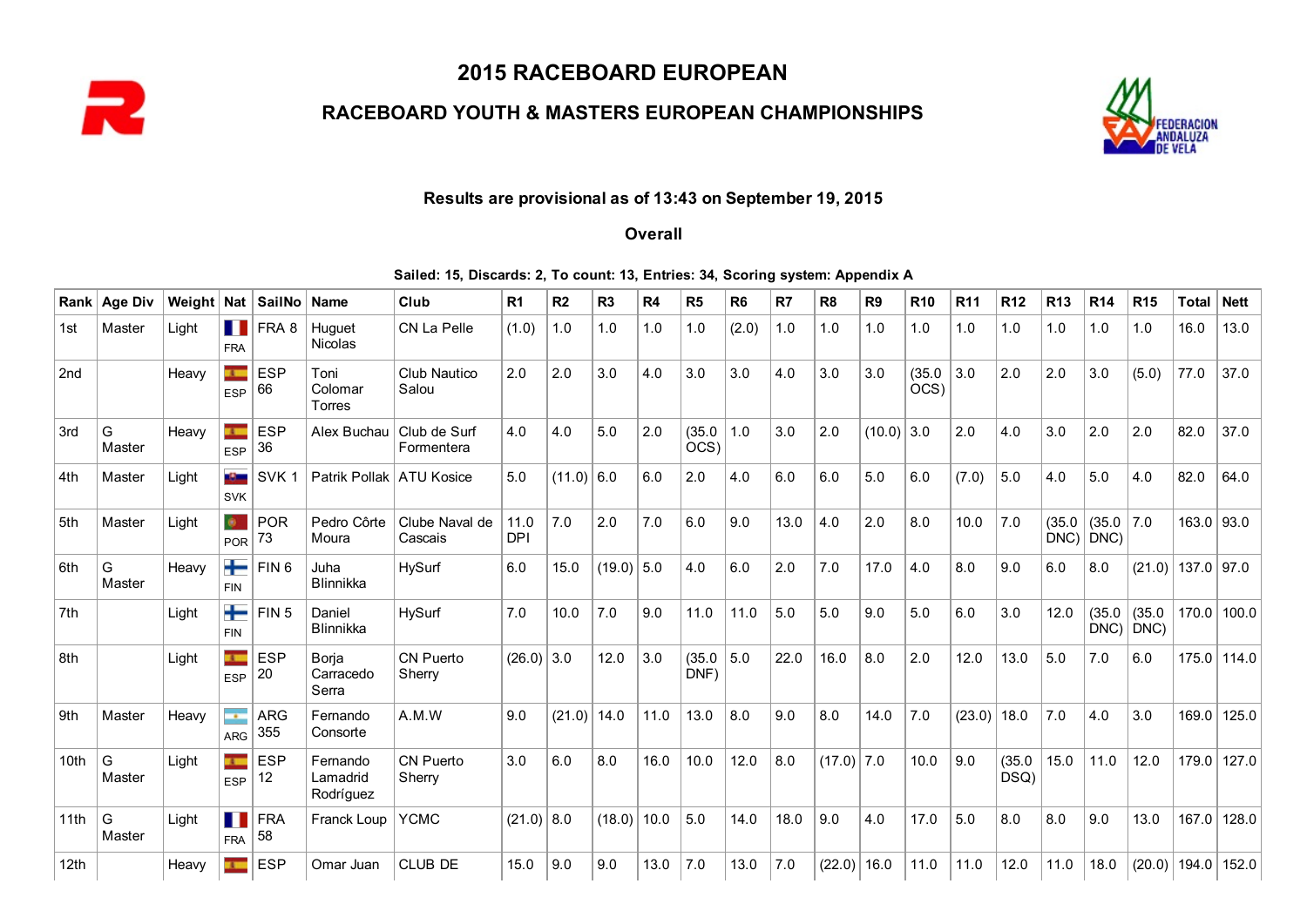|      |                  |       | <b>ESP</b>                   | 136                | Moreno                         | <b>SURF</b><br><b>FORMENTERA</b> |               |               |               |                |                |        |               |                |      |               |        |                |                    |                                 |                    |       |             |
|------|------------------|-------|------------------------------|--------------------|--------------------------------|----------------------------------|---------------|---------------|---------------|----------------|----------------|--------|---------------|----------------|------|---------------|--------|----------------|--------------------|---------------------------------|--------------------|-------|-------------|
| 13th |                  | Light | Ш<br><b>FRA</b>              | <b>FRA</b><br>19   | Romain<br>Ghio                 |                                  | 16.0          | 22.0          | 15.0          | 15.0           | (35.0)<br>DNC) | 10.0   | 10.0          | 10.0           | 11.0 | 9.0           | 22.0   | 10.0           | 14.0               | (35.0)<br>DNF)                  | 11.0               | 245.0 | 175.0       |
| 14th | G<br>Master      | Heavy | Ш<br><b>FRA</b>              | FRA 3              | Patrice Pou                    | <b>ASEG Hérault</b>              | 19.0          | 14.0          | (22.0)        | 14.0           | 9.0            | 15.0   | 11.0          | 13.0           | 19.0 | 13.0          | (24.0) | 15.0           | 13.0               | 13.0                            | 10.0               | 224.0 | 178.0       |
| 15th | Youth            | Light | $\overline{A}$<br><b>ESP</b> | <b>ESP</b><br>211  | Fernando<br>Lamadrid<br>Trueba | <b>CN Puerto</b><br>Sherry       | 22.0          | 18.0          | $(25.0)$ 8.0  |                | 12.0           | 7.0    | 17.0          | 21.0           | 22.0 | 14.0          | 18.0   | $(25.0)$ 9.0   |                    | 6.0                             | 8.0                | 232.0 | 182.0       |
| 16th | Youth            | Light | <b>A</b><br><b>ESP</b>       | <b>ESP</b><br>260  | Angel<br>Granda<br>Roque       |                                  | 11.0          | 16.0          | (23.0)        | 17.0           | 15.0           | 18.0   | 15.0          | 15.0           | 13.0 | 15.0          | 19.0   | (21.0)         | 10.0               | 10.0                            | 9.0                | 227.0 | 183.0       |
| 17th | G<br>Master      | Light | П<br><b>BEL</b>              | <b>BEL</b><br>113  | Jam De<br>muyer                | Hazewinkel                       | 10.0          | 13.0          | 4.0           | 22.0           | (35.0)<br>OCS) | (24.0) | 19.0          | 14.0           | 12.0 | 21.0          | 4.0    | 14.0           | 20.0               | 14.0                            | 17.0               | 243.0 | 184.0       |
| 18th | G<br>Master      | Light | Ш<br><b>FRA</b>              | <b>FRA</b><br>57   | Marc Lintanf                   | <b>YCMC</b>                      | 13.0          | 5.0           | 10.0          | (35.0)<br>DNC) | (35.0)<br>DNC) | 23.0   | 12.0          | 18.0           | 6.0  | 18.0          | 13.0   | 6.0            | 19.0               | 20.0                            | 35.0<br><b>DNC</b> | 268.0 | 198.0       |
| 19th | Master           | Heavy | ┿<br><b>FIN</b>              | <b>FIN</b><br>1971 | Sami<br>Karppinen              |                                  | 24.0          | (27.0)        | (28.0)        | 12.0           | 8.0            | 16.0   | 14.0          | 12.0           | 20.0 | 12.0          | 14.0   | 19.0           | 16.0               | 17.0                            | 16.0               | 255.0 | 200.0       |
| 20th |                  | Light | A.<br><b>ESP</b>             | <b>ESP</b><br>117  | Alvaro<br>Rivera               | Club Náutico<br>Sevilla          | 18.0          | $(23.0)$ 16.0 |               | 20.0           | 14.0           | 17.0   | 16.0          | $(23.0)$ 18.0  |      | 19.0          | 17.0   | 16.0           | 21.0               | 19.0                            | 19.0               | 276.0 | 230.0       |
| 21st | G<br>Master      | Heavy | . .<br><b>FRA</b>            | <b>FRA</b><br>69   | Jeam<br>Jacques<br>Ghio        | <b>YCPR</b>                      | $(27.0)$ 20.0 |               | 20.0          | 25.0           | 17.0           | 19.0   | 23.0          | 26.0           | 15.0 | 16.0          | 25.0   | 22.0           | (35.0)<br>DNC)     | 15.0                            | 15.0               | 320.0 | 258.0       |
| 22nd | Veterano         | Light | Ш<br><b>BEL</b>              | <b>BEL</b><br>10   | Patric<br>Roelandts            | Hazewinkel                       | 12.0          | 25.0          | 21.0          | 26.0           | 22.0           | 20.0   | 20.0          | 19.0           | 24.0 | 24.0          | 16.0   | 17.0           | 26.0               | (35.0)<br>DNF)                  | (35.0)<br>DNC)     | 342.0 | 272.0       |
| 23rd | Veterano         | Light | Ш<br><b>FRA</b>              | <b>FRA</b><br>171  | Jean Asia                      | <b>YCPR</b>                      | 17.0          | 19.0          | 17.0          | 23.0           | 18.0           | 25.0   | 24.0          | 25.0           | 23.0 | (26.0)        | (26.0) | 23.0           | 22.0               | 24.0                            | 22.0               | 334.0 | 282.0       |
| 24th | Veterano   Light |       | $\overline{A}$<br><b>ESP</b> | <b>ESP</b><br>95   | Paco<br>Manchón                | Club Náutico<br>Sevilla          | 14.0          | 17.0          | 11.0          | (35.0)<br>DNF) | 16.0           | 26.0   | 26.0          | 20.0           | 26.0 | 27.0          | 20.0   | 11.0           | (35.0)<br>RET)     | 35.0<br><b>DNC</b>              | 35.0<br><b>DNC</b> | 354.0 | 284.0       |
| 25th | Veterano         |       | $\overline{a}$<br><b>ESP</b> | <b>ESP</b><br>91   | Rafael Ros<br>Pardo            | mar olas de<br>patrulla          | 20.0          | 12.0          | 24.0          | 18.0           | 19.0           | 22.0   | (35.0)<br>OCS | 11.0           | 21.0 | 20.0          | 15.0   | (35.0)<br>DNC) | 35.0<br><b>RET</b> | 35.0<br><b>DNC</b>              | 35.0<br><b>DNC</b> | 357.0 | 287.0       |
| 26th | Youth            | Light | n Simo<br>$SVK$ 29           | <b>SVK</b>         | Bohdan<br>Molcanyi             | Jacht Club<br>Sobrdnce           | 29.0          | 29.0          | $(30.0)$ 21.0 |                | 23.0           | 21.0   | 27.0          | 28.0           |      | $(31.0)$ 23.0 | 27.0   | 27.0           | 17.0               | 16.0                            | 14.0               | 363.0 | 302.0       |
| 27th | Youth            | Light | ╈═<br><b>FIN</b>             | FIN4               | Benjamín<br>Blinnikka          | <b>HySurf</b>                    | 25.0          | 24.0          | 13.0          | 19.0           | 21.0           | 28.0   | 21.0          | 24.0           | 25.0 | 22.0          | 21.0   | 24.0           | (35.0)             | (35.0)<br>$RET$ ) $DNC$ ) $DNC$ | 35.0               |       | 372.0 302.0 |
| 28th | Youth            | Light | $\overline{A}$<br><b>ESP</b> | <b>ESP</b><br>23   | Enrique<br>Barragán<br>Parrado | Club Náutico<br>Sevilla          | 31.0          | 31.0          | 32.0          | 24.0           | 20.0           | 27.0   | 28.0          | (35.0)<br>OCS) | 29.0 | 25.0          | 30.0   | 28.0           | 18.0               | 12.0                            | (35.0)<br>RET)     |       | 405.0 335.0 |
|      |                  |       |                              |                    |                                |                                  |               |               |               |                |                |        |               |                |      |               |        |                |                    |                                 |                    |       |             |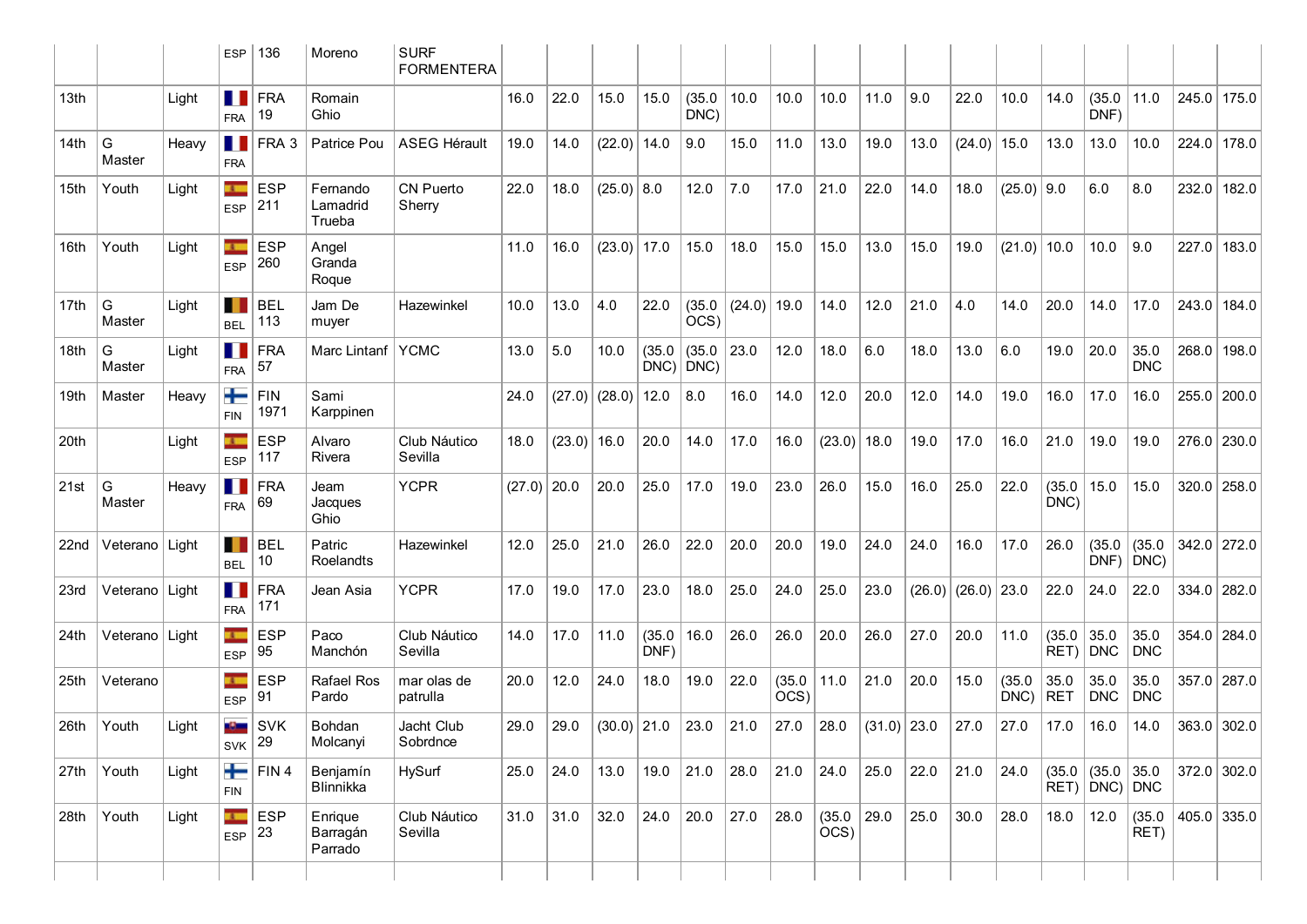| 29th | G<br>Master | Light | <b>ESP</b>      | <b>ESP</b><br>115       | Alejandro<br>Rivera                  | Club Náutico<br>Sevilla    | 28.0 | 26.0          | 26.0 | (35.0<br>DNF)      | 25.0                    | 30.0               | 25.0 | 27.0 | 27.0          | (35.0)<br>DNF)     | 28.0               | 20.0           | 24.0                    | 23.0               | 35.0<br><b>RET</b> | 414.0 344.0   |  |
|------|-------------|-------|-----------------|-------------------------|--------------------------------------|----------------------------|------|---------------|------|--------------------|-------------------------|--------------------|------|------|---------------|--------------------|--------------------|----------------|-------------------------|--------------------|--------------------|---------------|--|
| 30th | Youth       | Heavy | <b>ESP</b>      | ESP<br>14               | Alberto<br>Goldaracena<br>de la Vega | Club Náutico<br>Sevilla    | 33.0 | $(34.0)$ 33.0 |      | 27.0               | 26.0                    | 29.0               | 31.0 | 31.0 | $(34.0)$ 28.0 |                    | 32.0               | 30.0           | 23.0                    | 22.0               | 18.0               | 431.0 363.0   |  |
| 31st | G<br>Master | Heavy | <b>ESP</b>      | ESP<br>10               | Luis<br>Camacho<br>lopez             | Club Vela<br><b>Blanes</b> | 30.0 | 28.0          | 27.0 | 31.0<br><b>DPI</b> | 24.0                    | 31.0               | 29.0 | 30.0 | 30.0          | 29.0               | 29.0               | (35.0)<br>DNC) | 25.0                    | 21.0               | (35.0)<br>DNC)     | 434.0 364.0   |  |
| 32nd |             | Light |                 | <b>ESP</b><br>$ESP$ 661 | Albert Berna                         | Club Nautico<br>Salou      | 23.0 | 30.0          | 29.0 | (35.0)<br>DNF)     | (35.0)<br>DNF)          | 35.0<br><b>DNC</b> | 30.0 | 29.0 | 28.0          | 35.0<br><b>DNF</b> | 35.0<br><b>DNC</b> | 26.0           | 35.0<br><b>DNC</b>      | 35.0<br><b>DNC</b> | 35.0<br><b>DNC</b> | 475.0 405.0   |  |
| 33rd | Youth       | Light | Ŧ<br><b>ESP</b> | ESP<br>15               | Santiago<br>Díaz Alonso              | Club Náutico<br>Sevilla    | 32.0 | 32.0          | 31.0 | (35.0)<br>DNF)     | (35.0)<br>$DNC$ ) $DNC$ | 35.0               | 32.0 | 32.0 | 32.0          | 30.0               | 31.0               | 29.0           | 35.0<br>RE <sup>-</sup> | 35.0<br>DNC        | 35.0<br><b>DNC</b> | 491.0 421.0   |  |
| 34th | Youth       | Light | <b>ESP</b>      | <b>ESP</b><br>401       | Luis Alonso<br>Castillo              | Club Náutico<br>Sevilla    | 34.0 | 33.0          | 34.0 | (35.0)<br>DNF)     | (35.0)<br>$DNC$ DNC     | 35.0               | 33.0 | 33.0 | 33.0          | 31.0               | 33.0               | 31.0           | 35.0<br><b>DNC</b>      | 35.0<br><b>DNC</b> | 35.0<br><b>DNC</b> | $505.0$ 435.0 |  |

Sailwave Scoring Software 2.16.7 www.sailwave.com